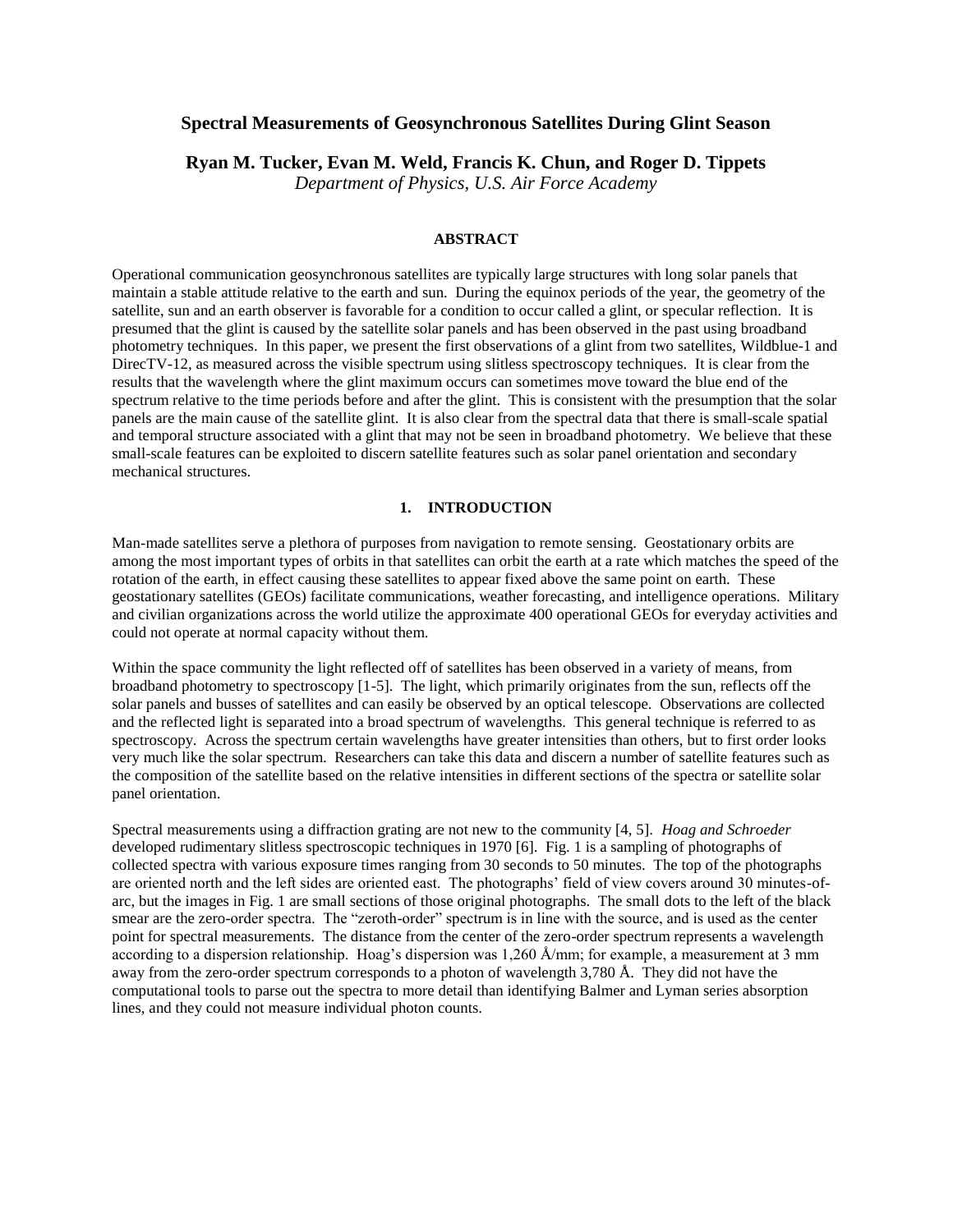

Fig. 1. Example of slitless spectroscopy images from Hoag and Schroeder [6].

The goal of this research is to measure the optical signature of a GEO satellite under a certain illumination condition favorable to glints. Previously, observations of glints using multi-color, broadband photometry show a characteristic peak in intensity around the zero phase angle [7], however to the best of our knowledge, there has not been any observations of glints made spectrally. To do so, we exploit slitless spectroscopy techniques developed and calibrated by U.S. Air Force Academy physics cadets in previous senior capstone research projects [8]. In this paper, we will discuss satellite glints and its cause, present our current methodology, show observational results for two GEO satellites, and end with conclusions and future work.

## **2. SATELLITE GLINTS**

Geostationary satellites are used for communication and navigation, among other purposes as mentioned above. By observing and characterizing the satellites through spectroscopy, we can catalog and discriminate between the satellites. The measurements we make can be used to attempt to find patterns and irregularities with the satellite, which can enhance our space situational awareness (SSA) of the space environment by alerting us to changes to normal behavior or appearance. Lastly, because satellites and debris fill the limited space in which operational geostationary satellites orbit, we track objects in space to avoid collisions and prevent the creation of more debris.

Glints are a unique opportunity to observe optical signatures that can perhaps give insight into the composition, size and orientation of the solar panels on each of the geosynchronous satellites [9]. A glint is a specular (mirror-like) reflection due to a unique geometry when the inclination of a GEO satellite's orbit approaches that of the ecliptic plane (usually around the two equinox periods). For this research, we observed the glints that occurred around the vernal equinox for two GEO satellites, Wildblue-1 and DirecTV-12. Fig. 2 shows an artist rendition of the satellites. Both Wildblue-1 (Space Systems/Loral 1300 spacecraft bus) and DirecTV-12 (Boeing 702 spacecraft bus) are U.S. communications satellites with large deployable solar panels. Thus it will be of interest to see how there spectra compare. Most communications satellite owner/operators fly their satellite so that the solar panels are oriented in a north-south direction.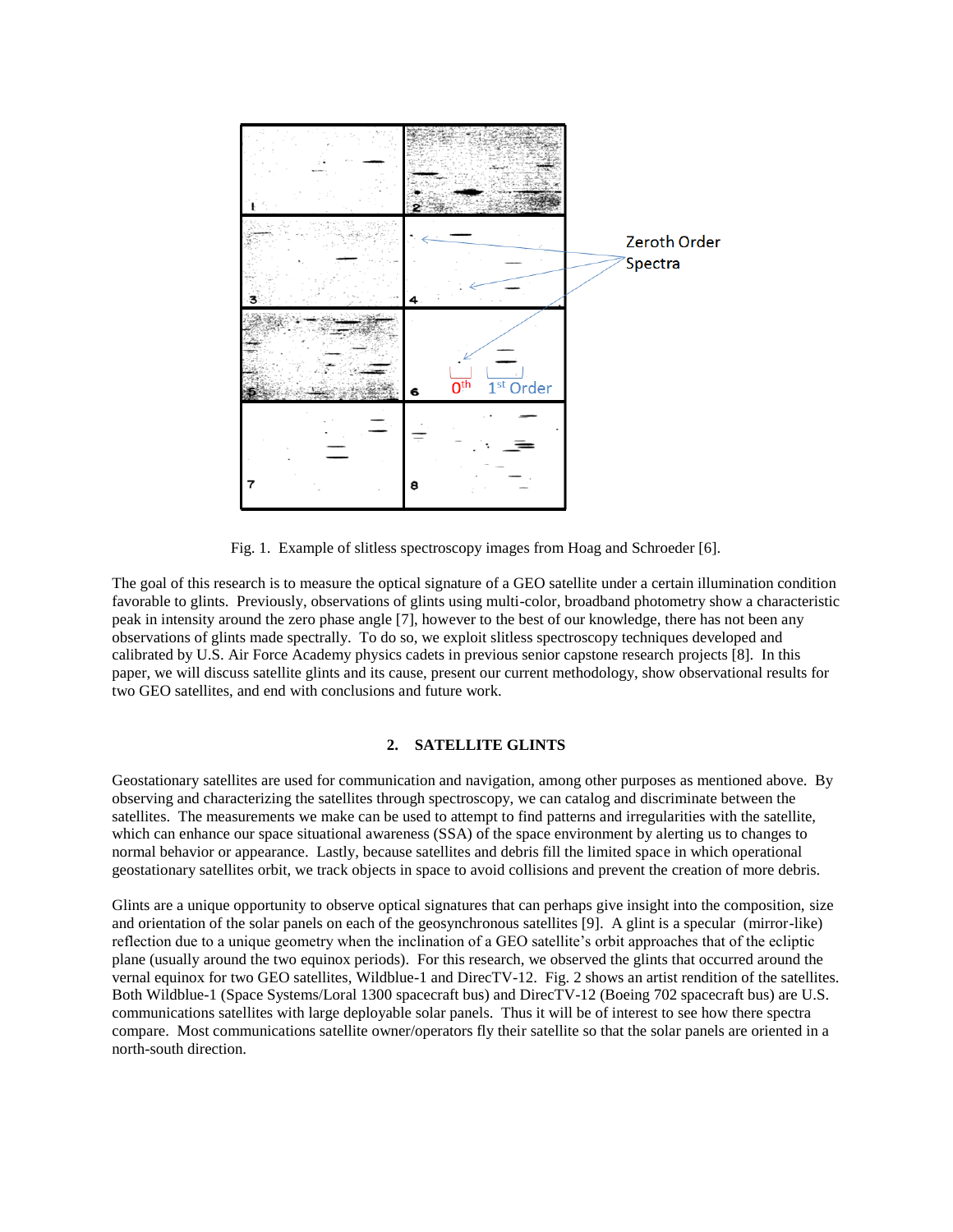

Fig. 2. Artist rendition of Wildblue-1 (left) and DirecTV-12 (right). Images taken from Gunter's Space Page (http://space.skyrocket.de/).

Glints occur when the bisector of the angle between the sunlight vector and the observer vector (i.e., the phase-angle bisector) is parallel to the normal vector of the solar panels on the satellite. This can be seen in Fig. 3 below which shows the geometrical condition for glinting. Normally, when the phase angle is not optimal for glinting, the sunlight reflected off the satellite is predominantly diffusive, dispersing in all directions, and the reflected light that reaches the ground observer may not display distinct spectral features of the material off which it was reflected. During glints, however, the reflected light can perhaps include spectral characteristics of the material off of which it reflects. For instance, satellite solar panels are designed to absorb much of the visual spectrum, especially the red part which contains most of the solar energy flux, thus we surmise that during a glint, more light would be reflected from the blue end of the solar spectrum. Additionally, if a satellite glint is primarily due to specular reflection off of the solar panels, the occurrence of a glint relative to solar phase angle or even the number of glints can provide insight as to how a satellite owner orients their solar panels relative to each other and to the sun.



Fig. 3. Geometrical representation of a glint.

## **3. METHODS**

The data processing algorithm we used is outlined in Fig. 4 below. The raw data collected from the telescope CCD goes through several refinement and reducation steps before we can start to analyze the results. This section will go into detail on the data processing techniques we used.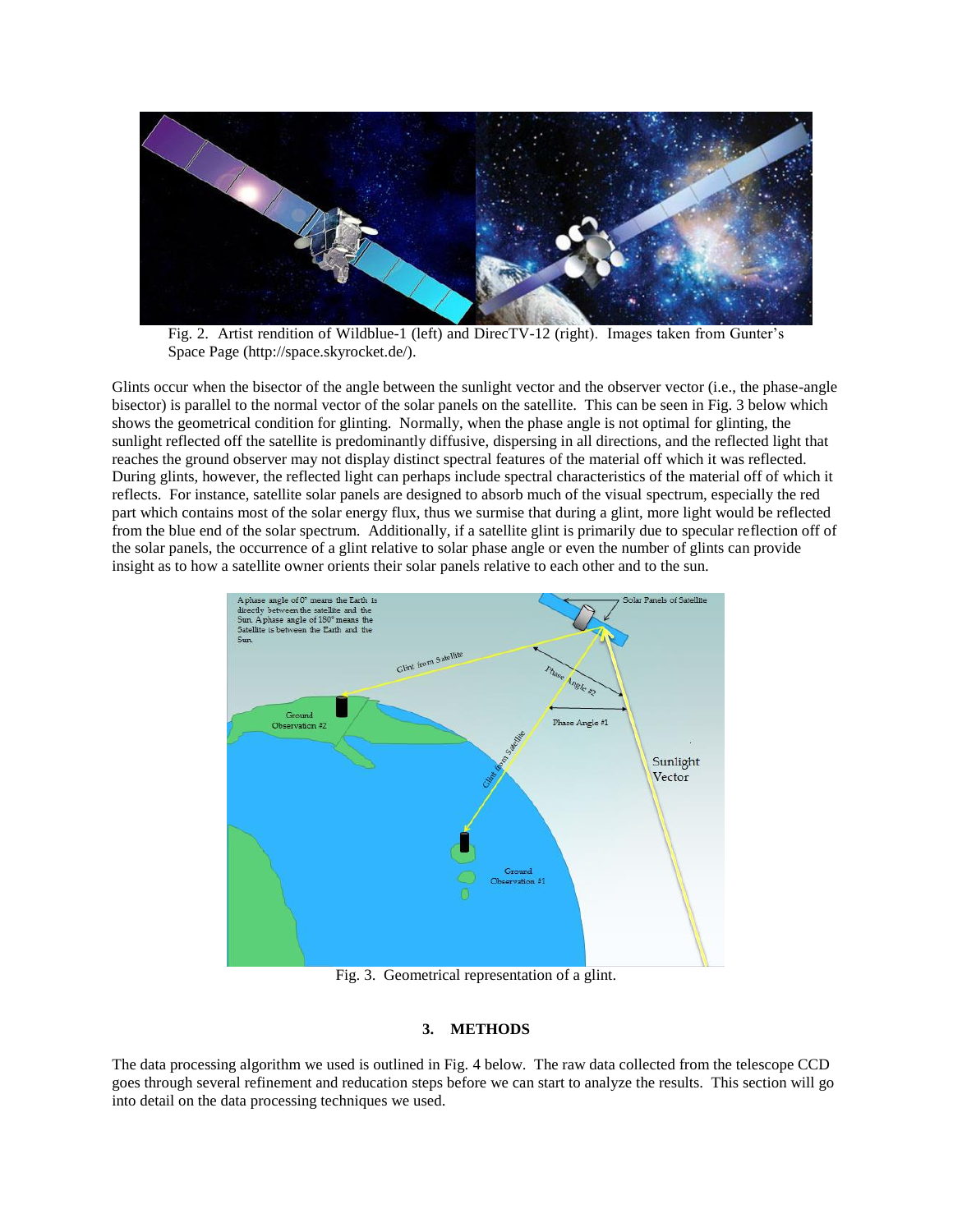

Fig. 4. Process and methodology used for this research project.

We collected data using the DFM Engineering f/8.2, 16-inch fast-tracking telescope at the USAFA Observatory. We collected images with an Apogee U47 CCD camera and saved them as 1,024 pixel by 1,024 pixel images. Thus the field of view in each of the saved images is 0.23 degrees or approximately 13 arc minutes on a side. We captured images of solar analogs and geostationary satellites through a 100 lines per millimeter diffraction grating. The theoretical resolution of the diffraction grating is  $100 < R < 150$  depending on the wavelength, resulting in an average resolution of 26 angstroms [10].



Fig. 5. Example raw images of spectra taken with the USAFA 16-inch telescope. The left panel shows two GEO satellites while the right panel is the star Alhena.

Two images from the CCD are shown above in Fig. 5. The picture to the right is the picture of the star Alhena through a 100 lines/mm grating. The zeroth order spectrum is seen at the top of the picture, with the first and higher order dispersion spectra below. The picture to the left shows two GEOs and several stars passing through the field of view. We adjusted the exposure time for each picture to prevent saturation of the image while achieving a reasonable signal to noise ratio. As you can see in Fig. 5 stars passing through the field of view will inevitably corrupt the satellite's dispersion patter in a few images. When this occurs, we remove the image from our processing to ensure our results are as pristine as possible. We further process the images using a computer reduction software program developed in MatLAB. Due to a small misalignment error of the diffraction grating relative to the camera's focal plane, the dispersion pattern on each CCD image is not aligned vertically in the image. Thus, we rotate the image so that the pattern is vertical (see Fig. 6). We then find the center of the zeroth order spectrum, and move down a narrow column ranging from 15 to 20 pixels wide to create an array of the intensity at each pixel from the top of the image to the bottom.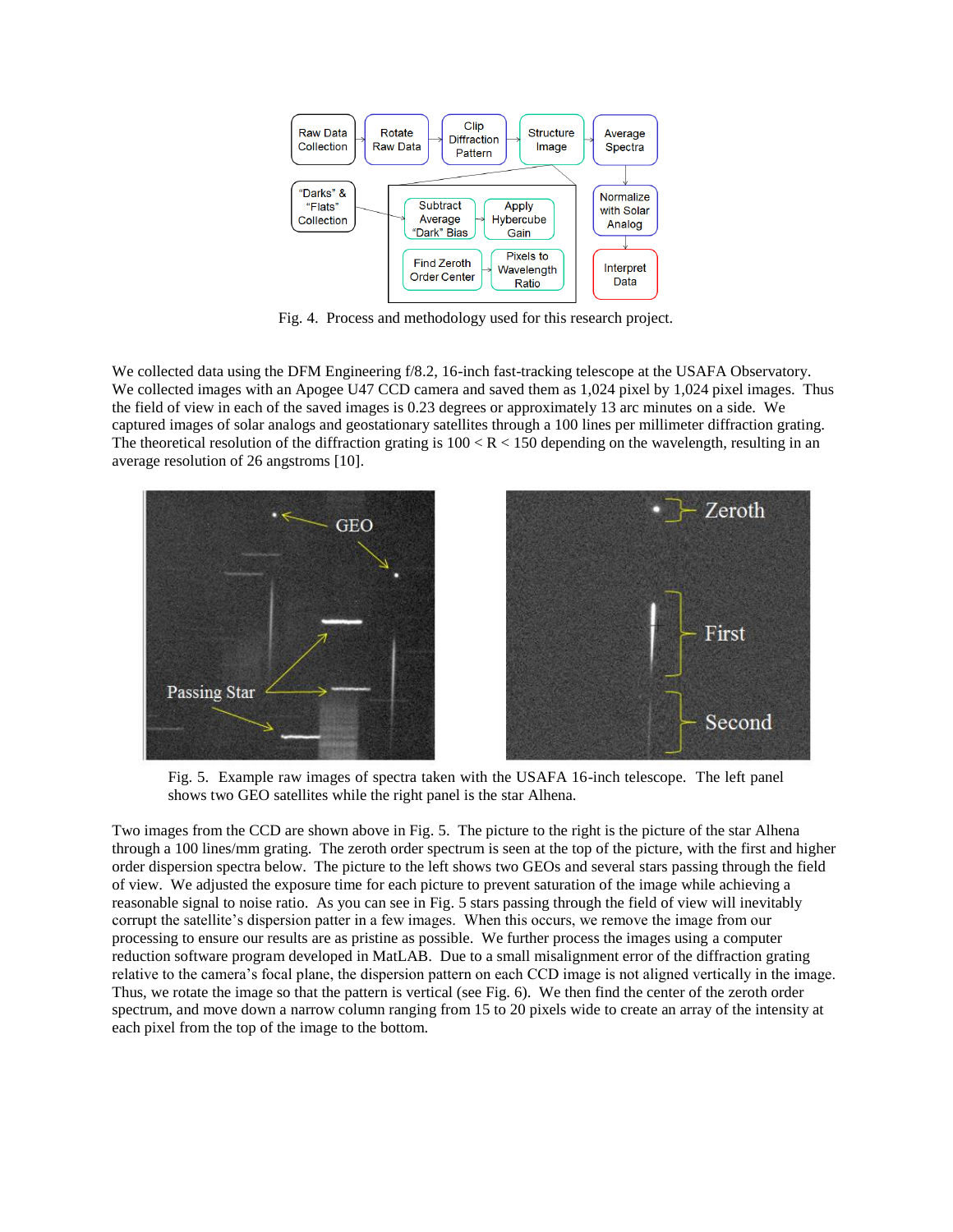

Fig. 6. Rotation of the image due to misalignment of the diffraction grating to camera's focal plane.

The arrays of clipped intensities are in units of pixels versus counts, so in order to investigate the wavelength dependencies of the spectra, we must convert the spectra from pixel space to wavelength space. To do so, we can use emission lines of Wolf-Rayet stars or absorption lines of calibration stars to determine the pixel-to-wavelength conversion for this telescope-camera system. We took spectra of the Wolf-Rayet star HD192163 to create our calibration that we applied to satellite spectra by matching pixel number to the known wavelength of emission lines. Fig. 7 below shows the emission spectrum for HD192163, which results in a pixel-to-wavelength conversion of:

$$
\lambda = 1.646 \cdot P + 5.752 \tag{Eq. 1}
$$

Where  $\lambda$  is the calibrated wavelength and P is the distance from the zeroth order in pixels. The result of applying this conversion can be seen in Fig. 8.



Fig. 7. Wolf-Rayet star spectra which shows emission lines at specific wavelengths [8].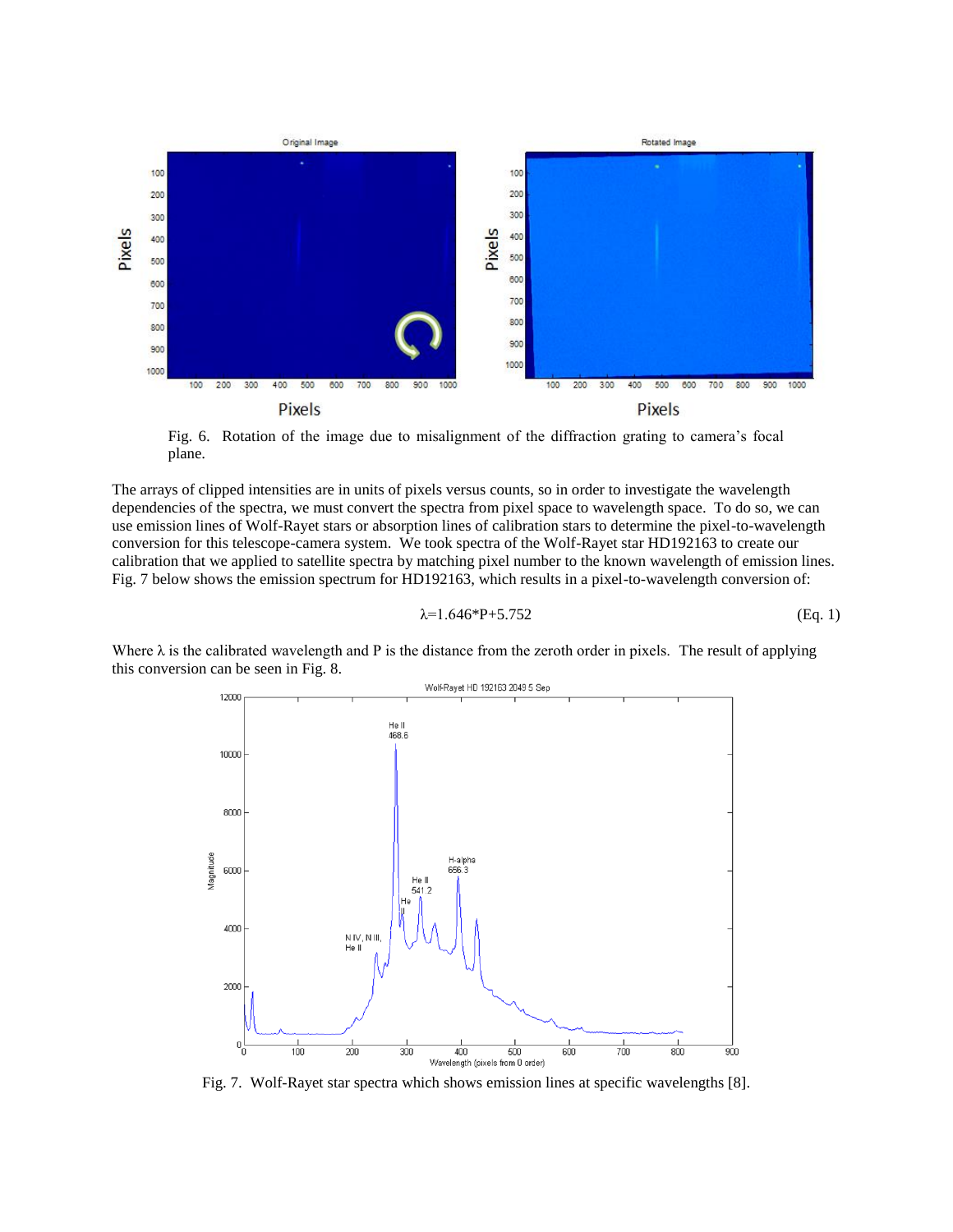

Fig. 8. Conversion of spectra from pixel space to wavelength space. The left panel is a single spectra while the right panel shows a spectra averaged from ~10 individual spectra.

We averaged several of these counts per second versus wavelength curves to find prevalent patterns in the wave shape. Some of the data are corrupted by passing stars, so to find which images are corrupted, we lined up several of the raw spectral curves and found irregularities. Fig. 9 below shows several of these curves. We removed the curves with sharp spikes, which represent passing stars, before averaging the curves.



Fig. 9. Series of raw satellite spectra showing incidents of stars corrupting the spectra.

Ultimately, to be able to determine spectral features unique to satellite materials, we need to remove as much of the solar spectrum as possible. However since it is impossible to measure the solar spectrum during the same night as we measure satellite spectra, we have to use solar proxies such as solar analog stars. By definition, solar analog stars are photometrically similar to the Sun, with a temperature within 500 K from that of the Sun (roughly 5200 to 6300 K) [11]. We took spectra of a solar analog, HD84117, over the course of a night as a baseline for comparison. In Fig. 10 above you can see as expected, the intensity and profile of the spectra does not change over time. When we normalized the first order spectrum of each image to the zeroth order spectrum of that same image, the resulting spectrum looks relatively constant just like the initial intensity which was in counts per second. However, this normalized spectrum's intensity is now unit less and represents a relative fraction of the total light emitted by HD84117 as a function of wavelength. Further, Fig. 10 denotes the similar features that the intensity has with counts per seconds versus a normalized intensity. This is to be expected since this solar analog star is for the most part fairly constant in intensity.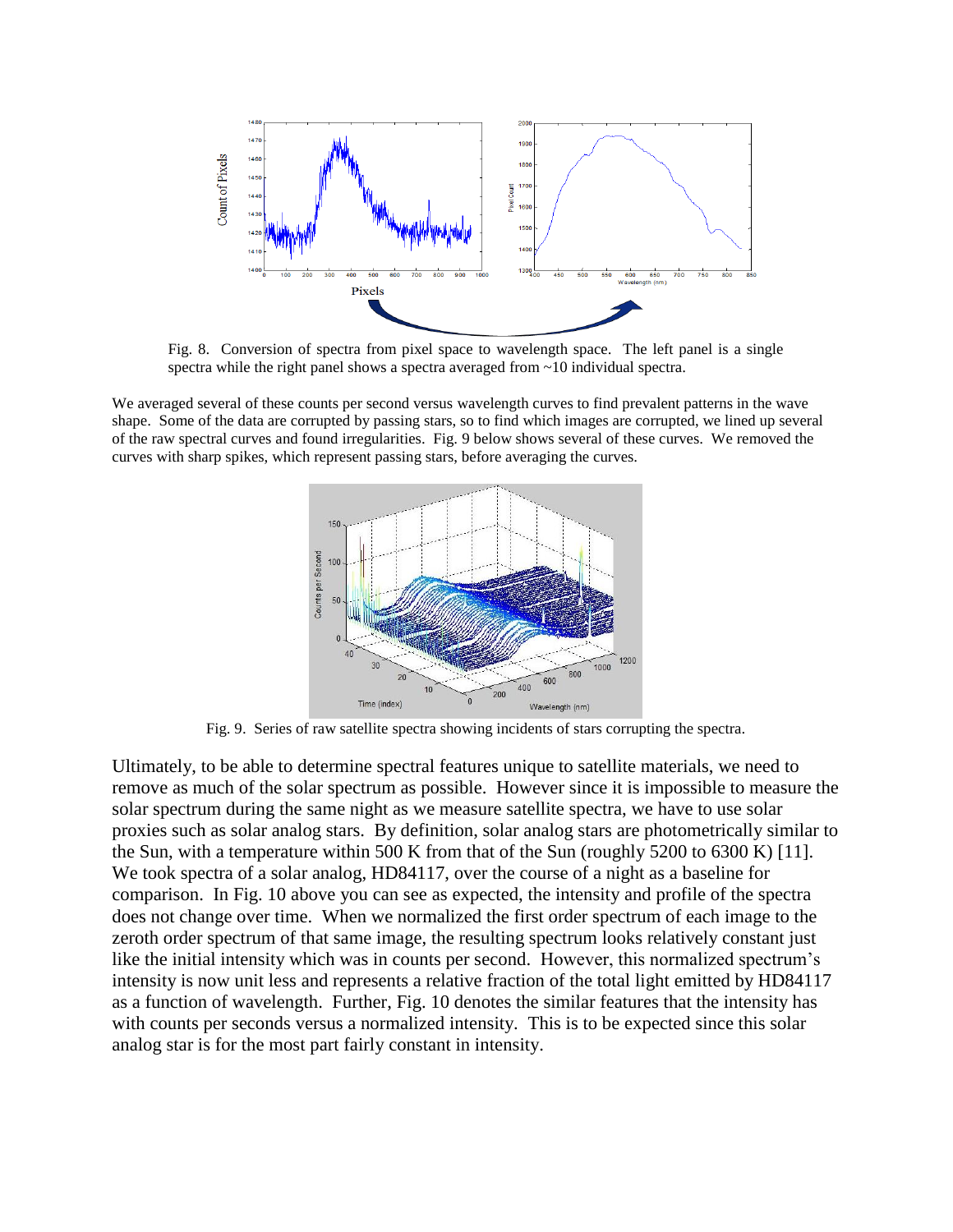

Fig. 10. Plot of the solar analog star HD 84117. The panels are the spectra in counts per second (top left panel) and relative intensity (top right panel). The bottom panels show the same spectra with a view from the z axis.

## **4. RESULTS**

After removing the corrupt images from our series of satellite spectra, we processed the remaining images taken of the satellites, Wildblue-1 and DirecTV-12 (DTV-12). During early March 2015, we were fortunate enough to captured full glints for both of these satellites as we observed in real time from the raw camera images. The capture of the glint was further confirmed in the processed spectra as seen in Fig. 11 below. The figure shows a dramatic increase in the total counts per second in each frame from the beginning of the night to the end of the collection period (around 1,600 seconds after the start). Fig. 11 clearly depicts the intensity of Wildblue-1 increasing as it goes through a glint, but there are other more subtle spectral features corresponding to the glint that can be determined from the data.

For instance, Fig. 12 shows the average of 150 Wildblue-1 spectra taken before, during, and after the glint. The spectra before a glint (left panel) shows the peak of curve to be >550 nanometers as indicated by the leftmost arrow in the plot. During the glint (middle panel), we noticed that the peak shifted toward the blue end of the visible spectra to about 500 nanometers, and after the glint (right panel) the peak of the average spectra returned back to >550 nanometers. This appears to support our intuition that the main glint of a stable GEO satellite is caused primarily by its solar panels. Solar panels are designed to absorb solar flux, so it would make sense that since the majority of the solar energy is toward the red to near infrared end of the solar spectrum, a measured increase in a satellite's reflectance (i.e. a glint) would be toward the blue end. As a reference point to ensure there is no systematic bias in our spectra, the Fraunhofer  $O_2$  absorption line (~760 nanometers) is used to maintain consistency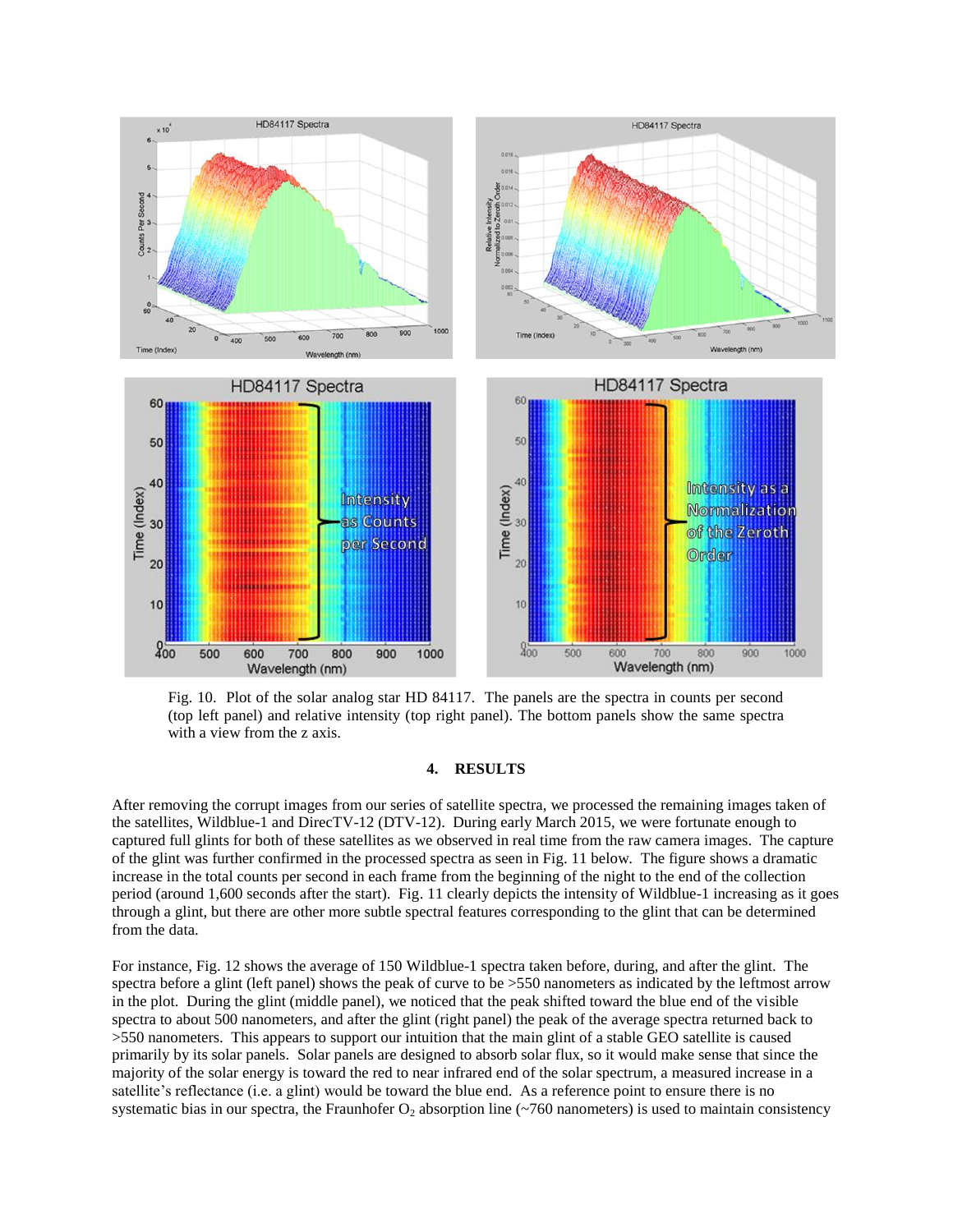

between the averages and is indicated by the rightmost arrow in each spectra. For all three averages this trough is around 775 nanometers, well within the resolution of our diffraction grating measurements.

Fig. 11. Processed spectra for Wildblue-1 showing the increase in the count per second as a function of wavelength and time.



Fig. 12. Average spectra for Wildblue-1 before a glint (left panel), during a glint (middle panel), and after a glint (right panel).

Fig. 13 below shows the counts per second and normalized intensity plots of Wildblue-1 spectra. These plots are similar to the format of the plots seen in Fig. 10. The color shows relative intensity with blue being on the lower end and red being higher values. In the left plot, which is in counts per second, the glint can be very easily identified as the sudden increase in intensity between a time period from 2,500 to 3,000 seconds after the start of data collection. The black trace superimposed over the mesh shows the wavelength in each spectrum where the max counts per second occurs. Consistent with what we saw in Fig. 12, the peak of the spectra shifts from >550 nm to ~500 nm and back, before, during and after the glint. The  $O_2$  absorption line is also easily seen around 775 nm. The right plot shows the spectra normalized to the zero order intensity; again the black trace indicates the wavelength in each normalized spectra where the maximum normalized intensity occurs. It is interesting to note that both plots show similar characteristic max intensity wavelength profile (i.e black traces) consistent with the solar panel as the source of the glint. Another interesting characteristic of the normalized mesh is that where the counts-per-second intensity mesh is high the normalized mesh is usually low. We speculate that this is due to the glint being more of a specular reflection whereas before and after the glint, the satellite's reflectance is more diffuse in nature. In fact, the normalized spectra of Wildblue-1 before the glint is very similar in appearance to the normalized spectra of the Wolf-Rayet HD84117 star which one would expect if the diffuse reflection properties are akin to a "blackbody" solar spectrum.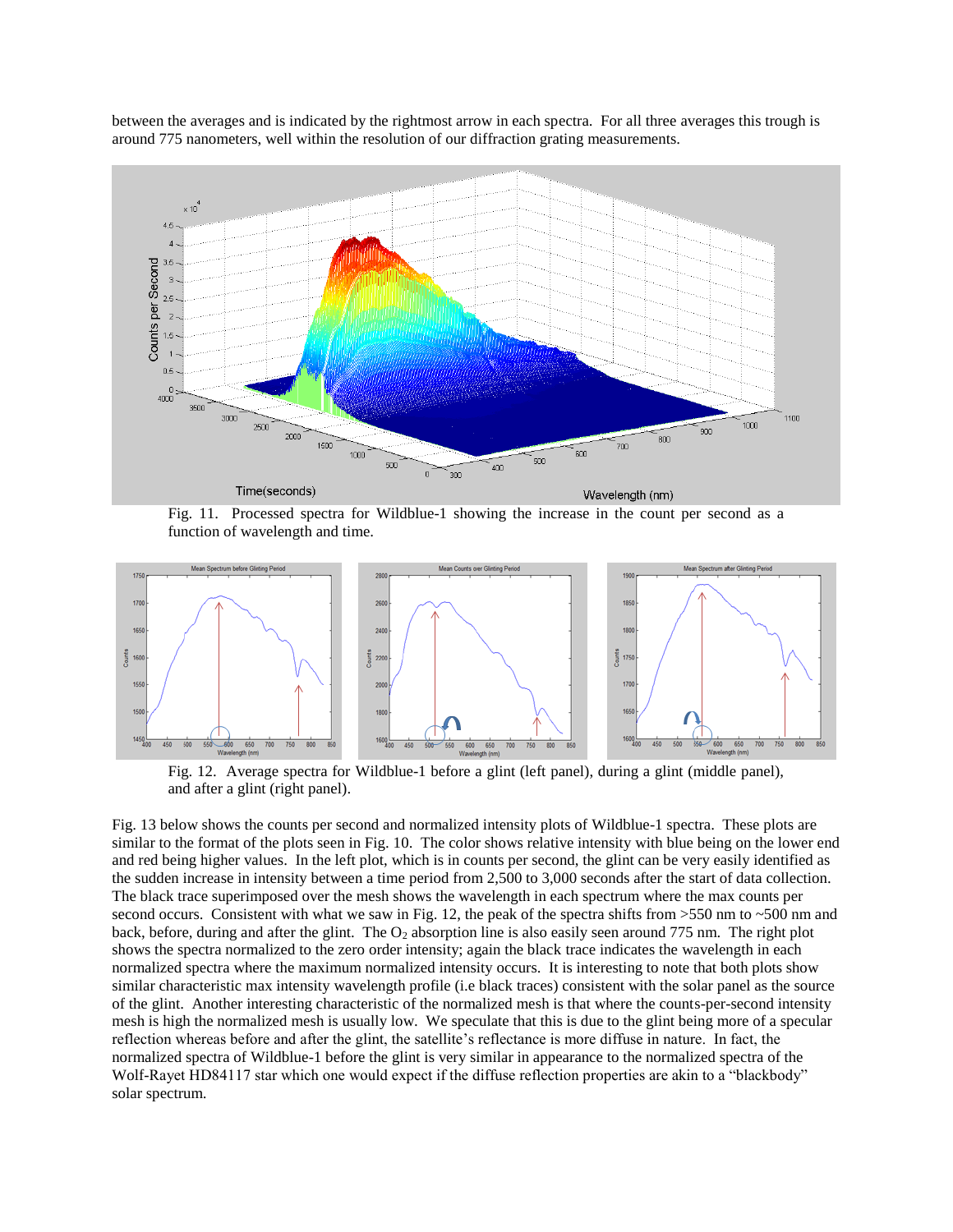

Fig. 13. Individual satellite spectra for Wildblue-1. The x axis for both is wavelength, while the y axis for both is time in seconds from the start of the data collection. The z axis for the left plot is in counts per second and normalized intensity (spectra normalized by the zero order) on the right plot.



Fig. 14. Individual spectra for DTV-12 (same format as Fig. 10 and Fig. 13). The left plots are counts per second while the right plots are normalized intensity. The top plots are angled views, while the bottom plots are views from the z axis.

Fig. 14 is the meshplot of several DTV-12 spectra. The left plots are in counts per second versus time and wavelength and the right plots are the normalized intensities. As in Fig. 13, the black trace represents the wavelength for each spectra at which the counts per second (bottom left plot) or normalized intensity (bottom right plot) are maximum. There are noticeable differences between DTV-12 and Wildblue-1. Although DTV-12 has the same Boeing 702 spacecraft bus as Wildblue-1 and presumably very similar solar panels, DTV-12 shows a clear double glint (left plots) as opposed to a single glint for Wildblue-1. This double glint could be the result of the north and south solar panels on DTV-12 being offset in different east-west angles causing two glints, whereas the two solar panels of Wildblue-1 are both in the same east-west orientation. Additionally, the wavelengths where the maximum counts per second and normalized intensities (i.e., the black trace) occur do not move markedly toward the blue end of the spectrum during a glint as seen for Wildblue-1. The second glint appears slightly narrower in